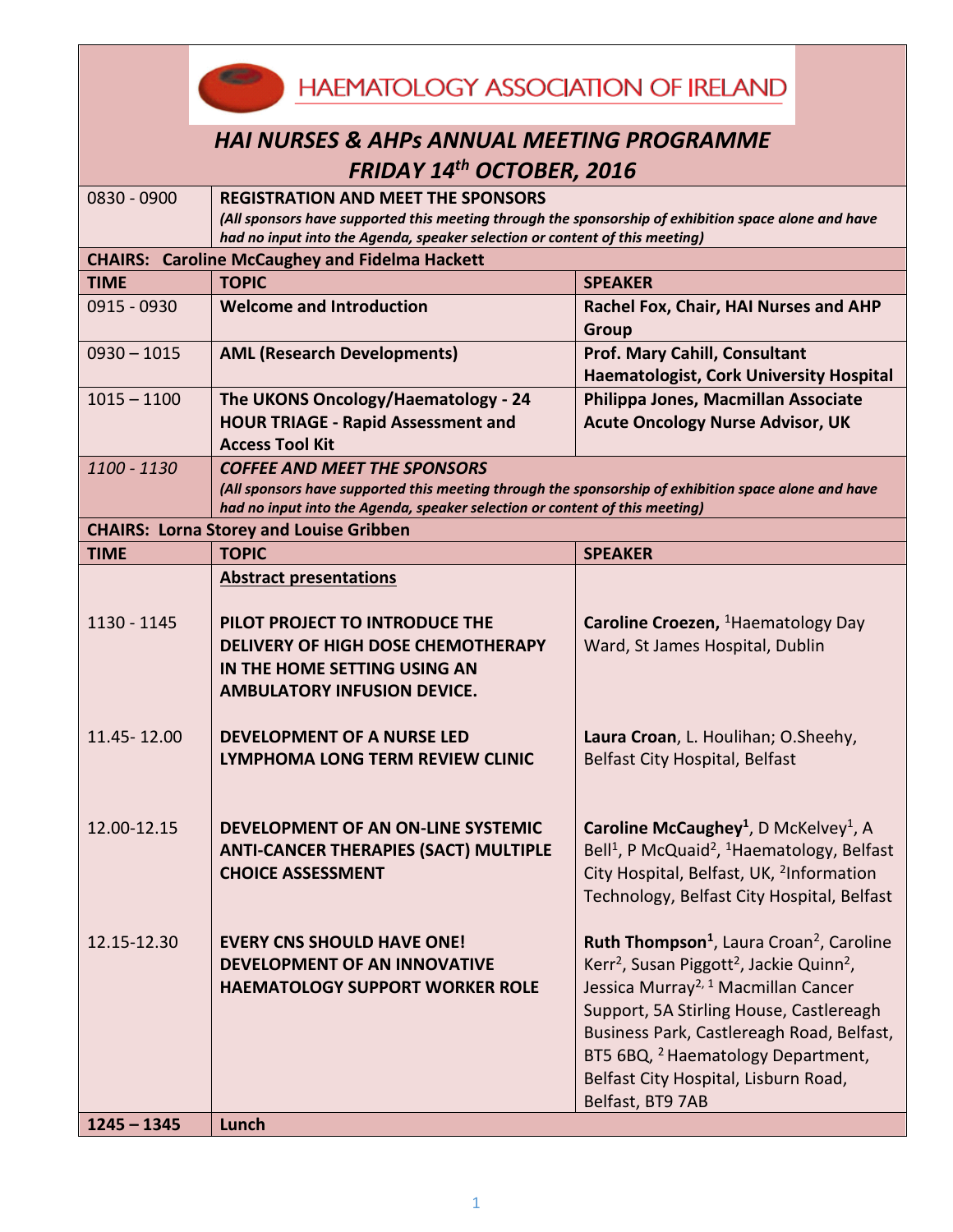**HAEMATOLOGY ASSOCIATION OF IRELAND** 

## **HAI NURSES & AHPs ANNUAL MEETING PROGRAMME FRIDAY 14th OCTOBER, 2016**

530

| <b>Laura Croan and Ruth Thompson</b><br><b>CHAIR:</b> |                                                                                                                                                                                                                                                                                |                                                                                                                           |  |  |
|-------------------------------------------------------|--------------------------------------------------------------------------------------------------------------------------------------------------------------------------------------------------------------------------------------------------------------------------------|---------------------------------------------------------------------------------------------------------------------------|--|--|
| <b>TIME</b>                                           | <b>TOPIC</b>                                                                                                                                                                                                                                                                   | <b>SPEAKER</b>                                                                                                            |  |  |
| $1345 - 1445$                                         | <b>Workshop: The complexities of working</b><br>with haematology patients with a co-<br>existing dementia                                                                                                                                                                      | Lorraine Burgess, Macmillan Dementia<br><b>Nurse Consultant, The Christie Hospital,</b><br><b>Manchester</b>              |  |  |
| 1445 - 1515                                           | <b>Acute Oncology Update &amp; Innovation</b>                                                                                                                                                                                                                                  | Philippa Jones, Macmillan Associate<br><b>Acute Oncology Nurse Advisor, UK</b>                                            |  |  |
| 1515-1545                                             | <b>COFFEE AND MEET THE SPONSORS</b><br>(All sponsors have supported this meeting through the sponsorship of exhibition space alone and have<br>had no input into the Agenda, speaker selection or content of this meeting)                                                     |                                                                                                                           |  |  |
| <b>Rachel Fox and Carol Duggan</b><br><b>CHAIR:</b>   |                                                                                                                                                                                                                                                                                |                                                                                                                           |  |  |
| <b>TIME</b>                                           | <b>TOPIC</b>                                                                                                                                                                                                                                                                   | <b>SPEAKER</b>                                                                                                            |  |  |
| 1545 - 1630                                           | <b>Cognitive Behavioural Therapy</b>                                                                                                                                                                                                                                           | <b>Barbara Lynch, Counsellor &amp;</b><br><b>Psychotherapist, Staff Counselling</b><br>Service, Beaumont Hospital, Dublin |  |  |
| 1630 - 1700                                           | <b>Patient Perspective on Multiple Myeloma</b>                                                                                                                                                                                                                                 | Joe O'Brien, Tullamore Myeloma Support<br>Group                                                                           |  |  |
| 1700 - 1800                                           | <b>LIAM O'CONNELL LECTURE</b><br>Introduced by: Dr Dairmaid O'Donghaile<br>"BLOOD TRANSFUSION: PRECISION VERSUS<br><b>IMPRECISION MEDICINE"</b><br>Dr Harvey G Klein, Chief, Department of<br><b>Transfusion Medicine, National Institutes</b><br>of Health, Bethesda, MD, USA |                                                                                                                           |  |  |
| $1815 - 19.45$                                        | <b>Poster viewing followed by Dinner</b>                                                                                                                                                                                                                                       |                                                                                                                           |  |  |